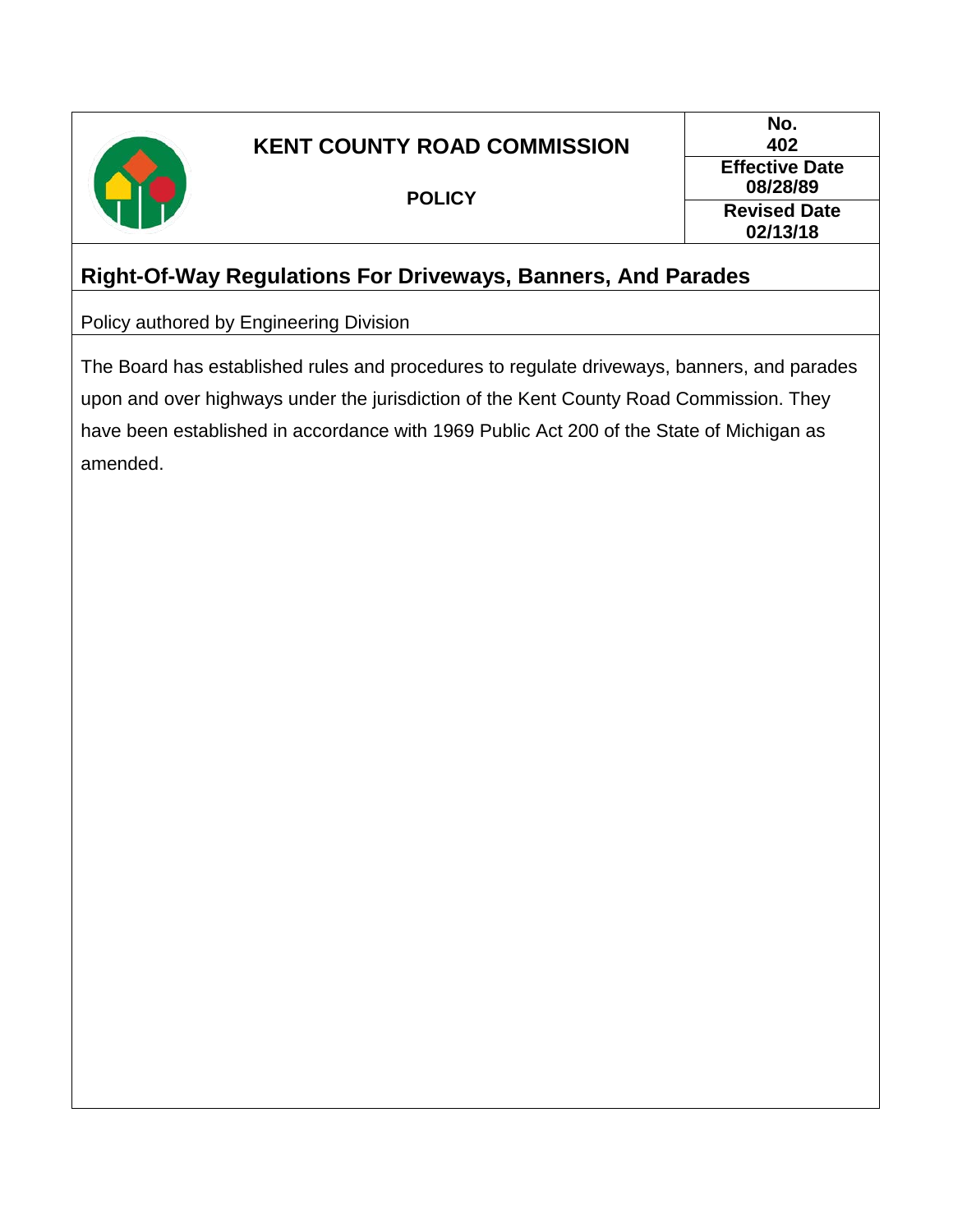#### **KENT COUNTY ROAD COMMISSION**

Rules to regulate driveways, banners and parades upon and over public highways under the jurisdiction of the Board of County Road Commissioners of the County of Kent.

Promulgated in accordance with Act No. 200 of the Public Acts of 1969 of the State of Michigan

Effective date: August 28, 1989

Revised: February 13, 2018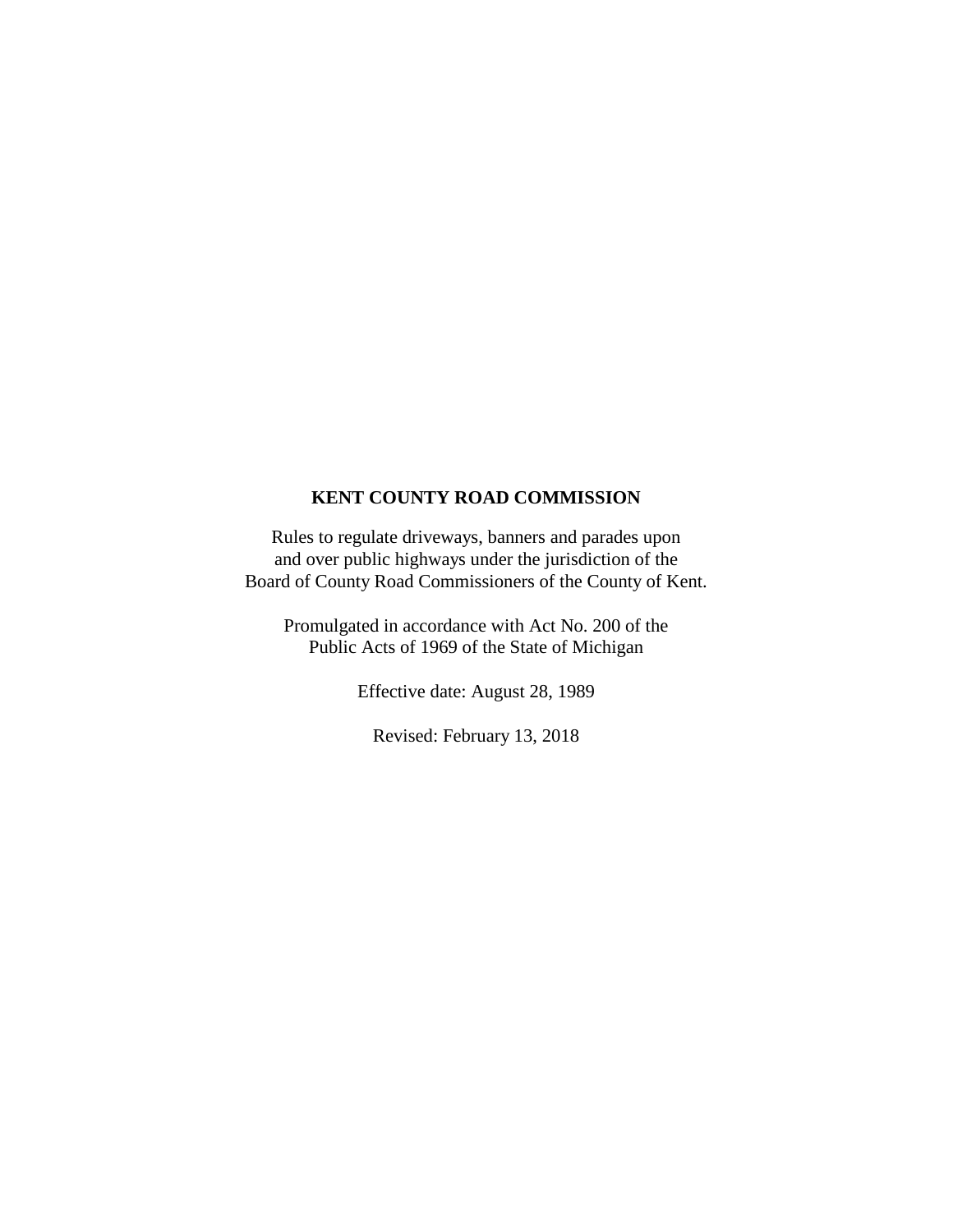### **TABLE OF CONTENTS**

| <b>SECTION</b> | TITLE                                                       | <b>PAGE</b> |
|----------------|-------------------------------------------------------------|-------------|
| $\mathbf{1}$   | <b>GENERAL PROVISIONS</b>                                   |             |
| $\overline{2}$ | <b>COMMERCIAL DRIVEWAYS</b>                                 | 3           |
| 3              | PRIVATE STREET ENTRANCES                                    | 6           |
| $\overline{4}$ | <b>RESIDENTIAL DRIVEWAYS</b>                                | 11          |
| 5              | FIELD ENTRANCE DRIVEWAYS                                    | 13          |
| 6              | <b>BANNERS</b>                                              | 14          |
| 7              | <b>PARADES - CELEBRATIONS - FESTIVALS</b>                   | 16          |
| 8              | <b>CONDITIONS OF ISSUANCE OF</b><br><b>DRIVEWAY PERMITS</b> | 18          |
| 9              | PERMIT PROCEDURE                                            | 19          |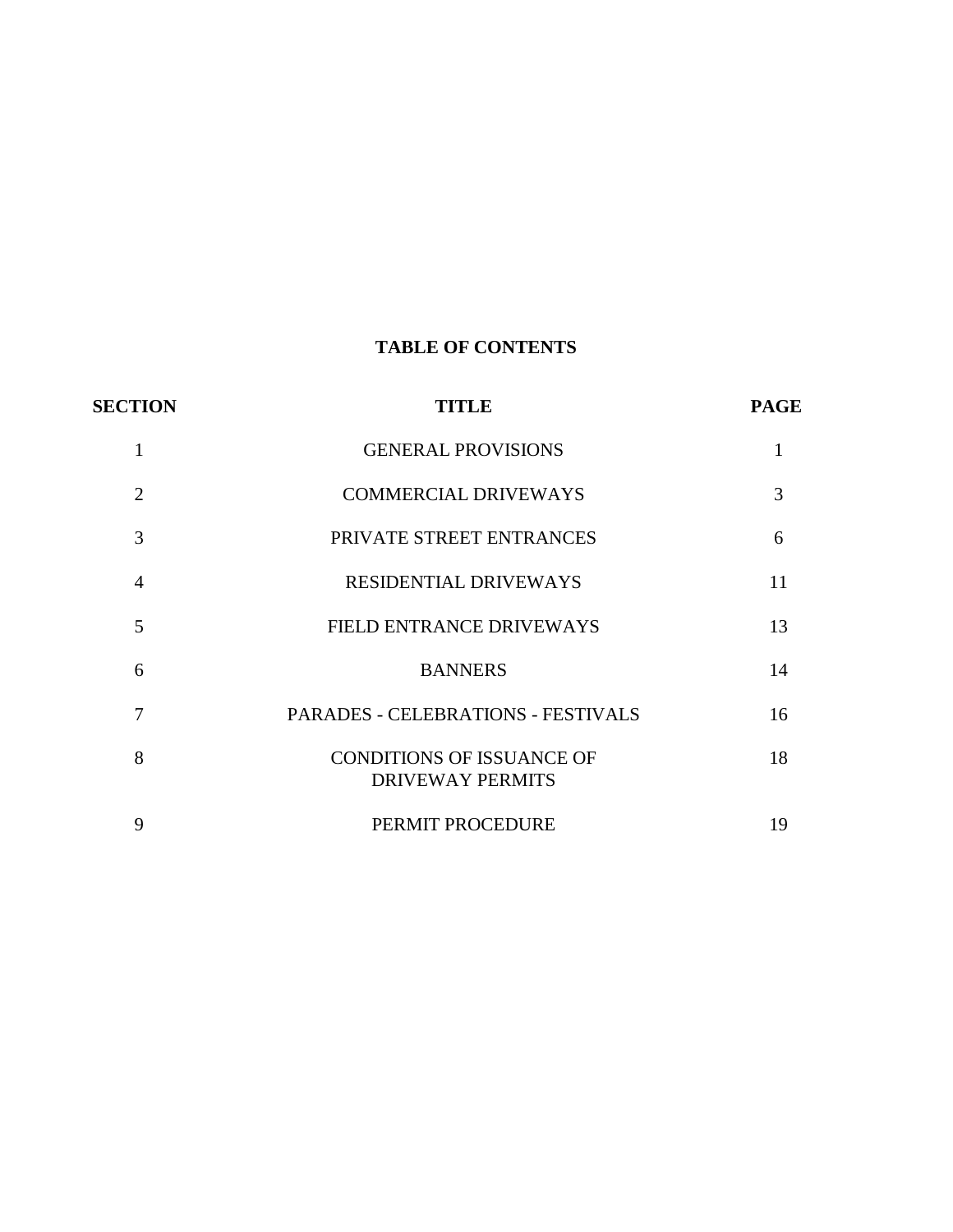#### **GENERAL PROVISIONS**

#### **A. Permits Required**

Subsequent to the effective date of these rules, no person, organization, or governmental unit shall construct, reconstruct, relocate, surface, use or maintain a driveway within the public highway right-of-way, under the jurisdiction of the Kent County Road Commission (KCRC) unless a permit for the allowance of such activity has been obtained from the KCRC. In addition, no person, organization, or governmental unit shall erect a banner, decoration, or similar object to overhang the traveled portion of a public highway, nor shall any person, organization, or governmental unit close a portion of a public highway for a parade, celebration, festival or similar activity unless a permit for the allowance of such activities has been obtained from the Kent County Road Commission.

Permits for driveways shall be in the property owners name and granted in accordance with the provision of SECTION 2 - COMMERCIAL DRIVEWAYS, SECTION 3 - PRIVATE STREET ENTRANCES, SECTION 4 - RESIDENTIAL DRIVEWAYS, and SECTION 5 - FIELD ENTRANCE DRIVEWAYS. When the type or volume of traffic using an existing driveway changes because of a change in zoning or roadside development, the owner, organization, or governmental unit responsible for operation of the driveway may be required to obtain a permit and correct the driveway or driveways to the standards in these rules.

An authorized official designated by resolution of the governing body of a city, incorporated village, or township must request permits for banners, decorations, or similar objects to overhang the traveled portion of a public highway; and to temporarily close a portion of a public highway for a parade, celebration, or festival. Permits for banners, decorations, or similar objects over the traveled portion of a public highway shall require that they be securely fastened and are at least 18 feet above the surface of the traveled portion of the public highway.

Requests for temporary closing of public highways shall indicate the time and date the public highway is to be closed to traffic, the time and date the public highway is to be reopened for traffic, and the purpose of the public highway closure. No permit shall be issued for the temporary closing of a public highway unless approvals have been made with the KCRC to redirect the public highway traffic during such closure and implement warning devices in accordance with the Michigan Manual of Uniform Traffic Control Devices.

#### **B. Failure to Comply**

The KCRC has the right to halt any activity in the event of failure to comply with the terms and conditions of any permit issued in accordance with these rules or failure to obtain an appropriate permit. Any costs incurred by the KCRC to correct any failure to obtain a permit, comply with the conditions and standards of permits, or any defective construction will be paid by the person, organization, or governmental unit involved.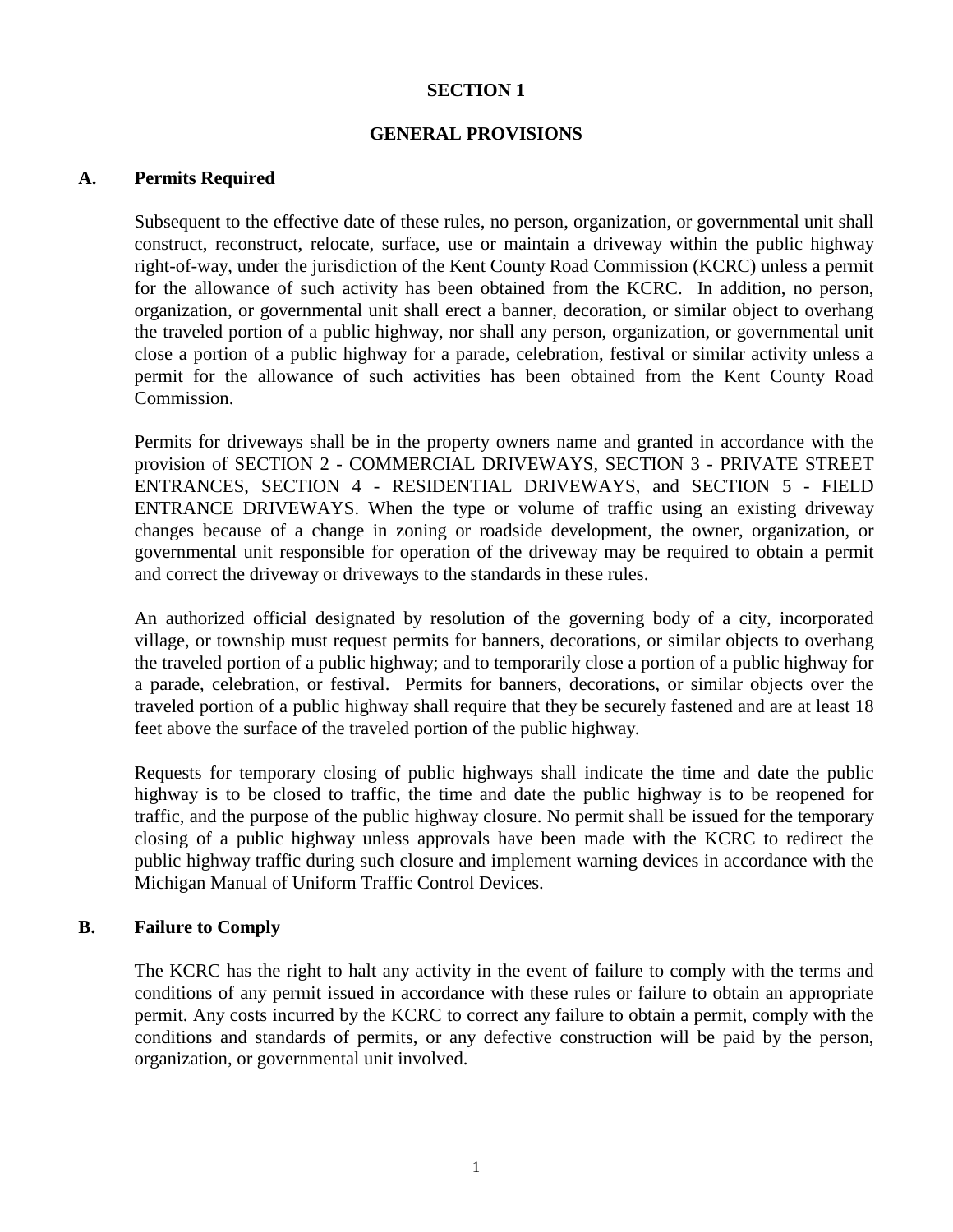#### **C. Clear Vision Areas**

At intersections or railroad crossings where a public highway authority has purchased limited access right-of-way to provide a clear vision area, no driveway shall enter or cross any part of that clear vision area. No structures, parked vehicles, trees, or anything that obscures vision shall be placed or allowed in the clear vision area.

#### **D. Appeal of Permit Denial or Revocation**

In the event a request for a permit is denied or an existing permit is revoked and a dispute results, the settlement of the dispute shall be determined by the Board of County Road Commissioners of the County of Kent.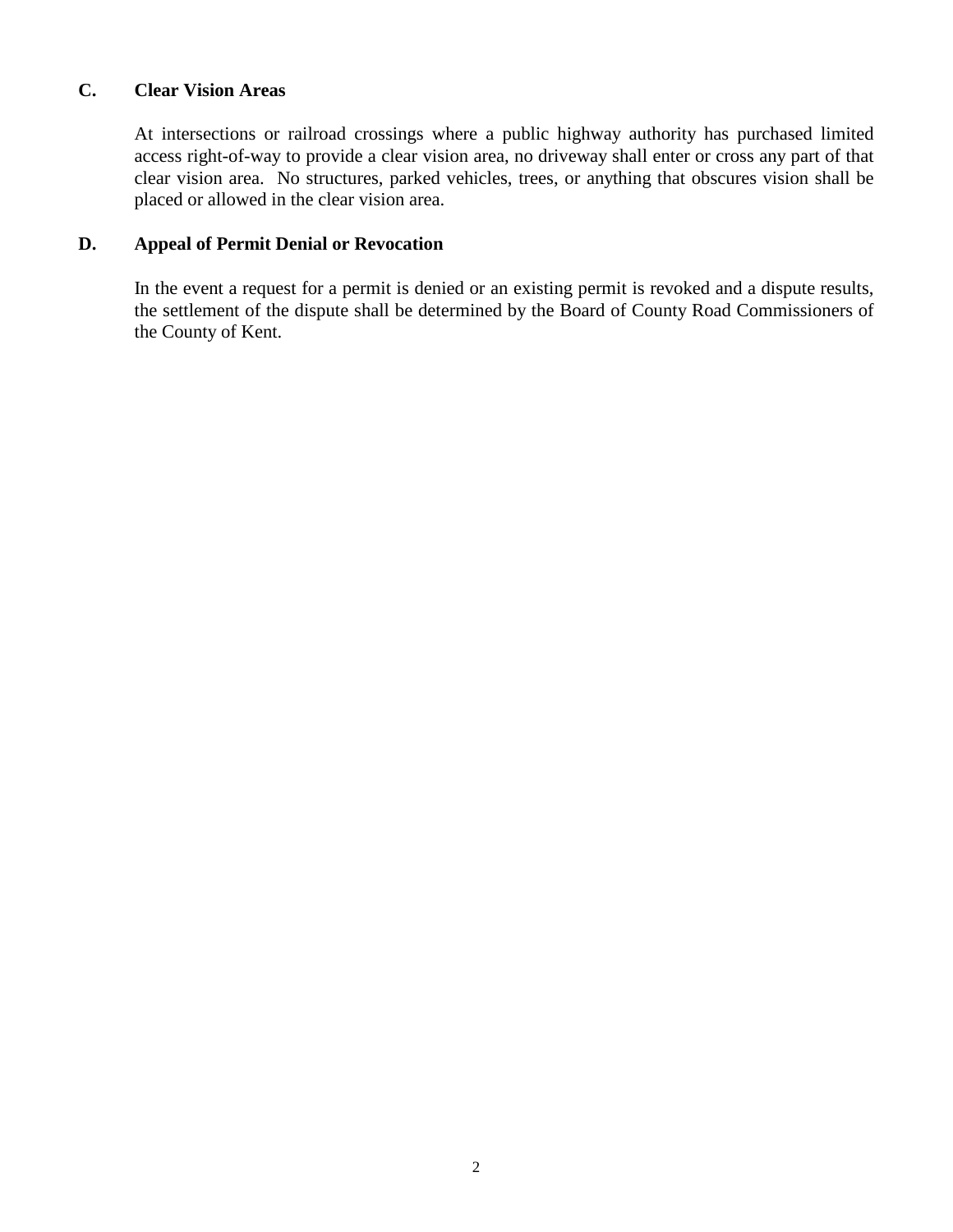#### **COMMERCIAL DRIVEWAYS**

#### **A. Definition**

For purposes of these rules, a commercial driveway is any driveway other than a private street entrance, residential driveway, or field entrance driveway as defined in these rules.

#### **B. Geometric and Construction Standards (See detail on page 8)**

- **1. Width:** All commercial driveways shall have a width sufficient for the particular land use and anticipated traffic flow with a minimum width of 16 feet for a one-way drive and 25 feet for a two-way drive. The maximum width shall be 25 feet for a one way drive and 42 feet for a two way drive or a width as determined by the Kent County Road Commission (KCRC). These widths shall be measured at right angles to the centerline of the driveway at the right-of-way line.
- **2. Radii:** All commercial driveways shall have radii large enough to accommodate the largest vehicle that will normally use it without creating undue congestion or hazard in the drive or on the through public highway. The minimum entrance radius allowed shall be 20 feet and the minimum exit radius allowed shall be 20 feet, or as determined by the KCRC.
- **3. Location:** Driveways shall be located so that no undue interference with the free movement of public highway traffic will result and to provide the best vision and grade conditions. No portion of a commercial driveway shall be located closer than 50 feet from the edge of the driveway to the nearest right-of-way line or vision corner of an intersecting public road. No portion of two commercial driveways serving the same property shall be located closer than 50 feet measured edge to edge. All measurements are along the right-of-way line. Unless written permission is obtained from adjacent property owners, no portion of a curbed commercial driveway radius shall extend beyond the adjacent property lines extended to the edge of the road.
- **4. Extra Lanes:** When two adjacent driveways are less than 150 feet apart at the right of way line, or when two adjacent tapers (entrance and exit) touch/overlap and abut a 2-lane road, a connecting traffic lane must be constructed between driveways. A 100-foot entrance taper (min.) will be required at the near driveway on the approaching side, and a 50-foot exit taper (min.) at the far driveway. Concrete curb and gutter may be required between drives.
- **5. Tapers, Right Turn Lanes, and Left Turn Lanes:** On an uncurbed roadway, a minimum of a 100-foot entrance and a 50-foot exit taper are required. High traffic generator commercial establishments such as shopping centers, department stores, restaurants, or any development that may have great impact on the service ability of the public highway, may require right turn lanes and/or left turn lanes in the public highway to facilitate the anticipated traffic flow. The KCRC will review the proposed driveway scheme and, if needed, will require recommendations consistent with public safety based on traffic volumes/counts, traffic patterns, and road conditions.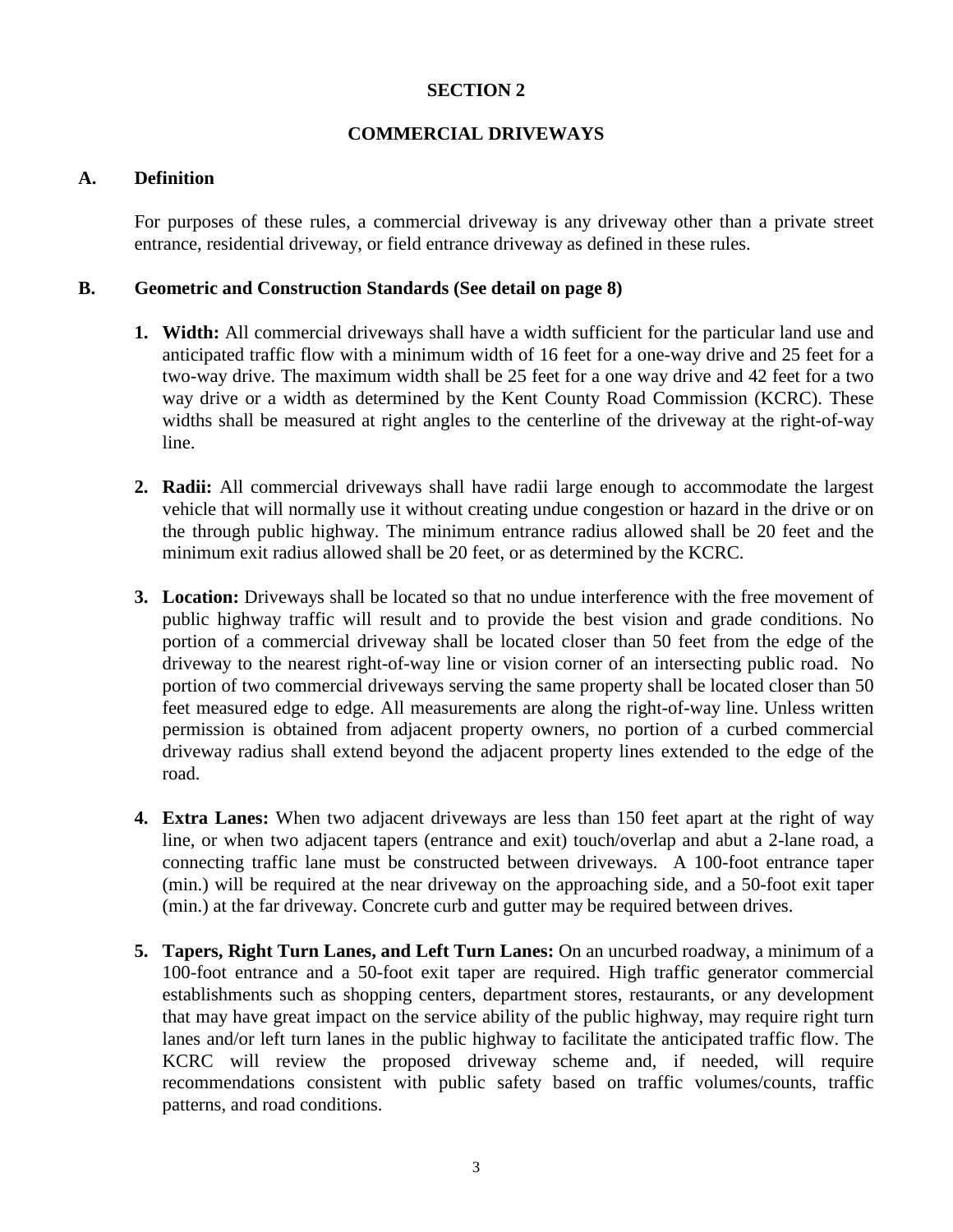- **6. Angled Driveways:** If approved, dual commercial driveways at other than 90 degrees to the centerline of the public road shall not have less than a 45-degree angle to the centerline of the road. The near driveway on the approaching side and the far driveway shall not have less than a 60-degree angle to the centerline of the public road.
- **7. Profile:** Unless otherwise determined by the KCRC, commercial driveways shall be built to a sidewalk elevation at the right-of-way line in accordance with the Kent County Road Commission's Table for Determining Sidewalk Grades. It is recommended beyond the rightof-way line the grade should not exceed 8 percent, or meet local government agency requirements.
- **8. Drainage:** If deemed necessary by the KCRC, site drainage plans and computations must be provided. Commercial driveways shall be constructed so that the drainage of or along the public roadway is not adversely affected, including the subgrade. Drainage from adjacent parking, storage, or building areas shall not drain into the public highway right of way or existing storm system at a greater rate than what historically drained from pre-development condition. Any drainage going into the highway right-of-way must be approved by the Engineering Department of the KCRC. All drainage structures within the right-of-way, such as culvert pipe and catch basins, shall be in accordance with the Kent County Road Commission's current standard. All culvert pipes shall be of no smaller diameter than the nearest upstream culvert, nor less than 12 inches (inside diameter).
- **9. Surface and Concrete Curb:** All commercial driveways and tapers shall be paved within the public highway right-of-way with 1.5 inches of bituminous mix 5E1 over 2.0 inches of bituminous mix 3C (or thicknesses as determined by the KCRC) over 8 inches of compacted aggregate (21-AA) over 12 inches Class II sand subbase on local roads, or 18 inches of Class II sand subbase on primary roads. If a concrete approach is desired between the curbed area, a minimum of 6" concrete (MDOT S-2 spec.) over the aforementioned sand sub-bases is required. When a concrete sidewalk section is required by the local government agency to be defined through the approach, the approach must be concrete when the distance from the street side edge of side walk and back edge of concrete gutter pan is 15 feet or less. All must have KCRC B-2 concrete curb and gutter with a 5 foot tangent tapered curb section parallel to the road at the end of each radius tapering from the normal curb head height exposure to zero exposure. A standard 36-inch concrete gutter pan shall be provided across the drive opening. The KCRC may determine other surface material, sub-base, and curb and gutter design.

The curb shall be set back to the future pavement (primary/local) road width. The area between the concrete curb and gutter and the edge of the existing public road shall be paved with the previously mentioned bituminous pavement and subbase each way from the end of the radii including required tapers. When an extra lane/taper is constructed, it might also require the KCRC B-2 curb and gutter with pavement as required above. This surface and concrete curb rule may be omitted where a driveway is requested on an existing public gravel road that is not scheduled for a paving improvement and has adequate ditches for traffic control. The concrete curb rule may also be omitted where a driveway is requested on a paved road having less than 500 vehicles average daily traffic for a minimum distance of 3 miles. Also, the concrete curb rule may be omitted upon request when a site will generate very low traffic usage (as determined by the KCRC). All the above exceptions to using concrete curb are allowed only in situations where the public roadway traffic will be controlled by ditch sections.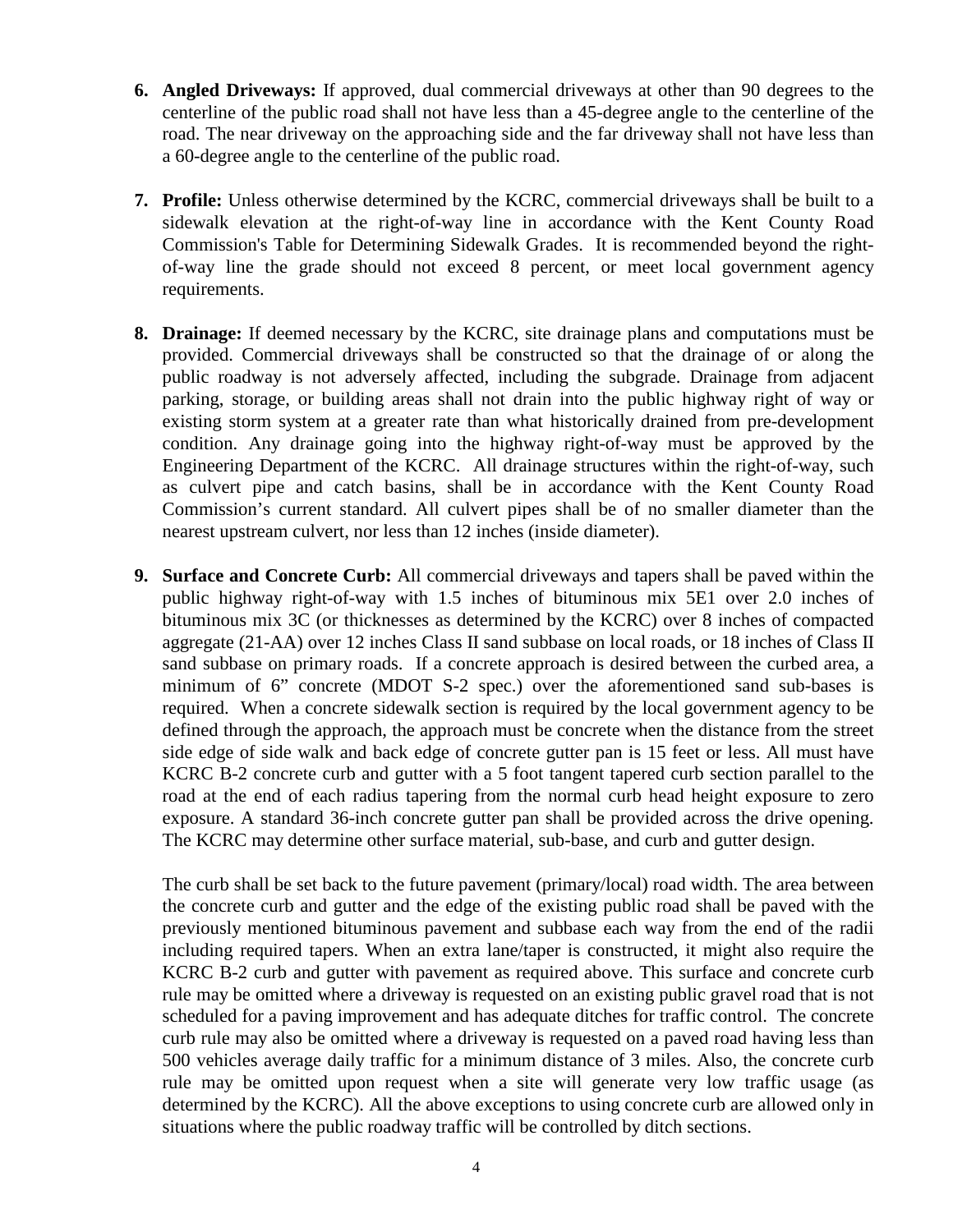**10. Inspection:** The permittee shall provide all necessary staking and supervision of operations covered by the permit. The Kent County Road Commission's representative upon proper notice may check forms for concrete curb, but this shall not relieve the permittee of responsibility to insure conformance with the permit and applicable Road Commission standards. The permittee is responsible for the materials, performance and actions of the contractor. Failure of the contractor to comply with the permit requirements may result in the suspension or cancellation of the permit, and possible removal and corrected replacement of curb and/or pavement at permittees expense.

#### **C. Setback and Use of Right of Way**

**1**. It is recommended that the property owner set back any building at least 40 feet from the public right-of-way line. Gasoline pump islands should be at least 25 feet from the right-ofway line. Local ordinances shall apply if they are more restrictive. No structures or signs will be allowed in the public right-of-way. The use of the right-of-way for commercial purposes will not be permitted. Concrete curb or equivalent roadside control that is placed across the frontage shall be no closer to the public roadway edge than the right-of-way line.

#### **D. Joint Driveways**

**1**. When both commercial property owners abutting a common property line agree, they may construct a joint commercial driveway, which shall meet these rules as if their frontages were under a single ownership. Joint easement agreements for the single drive must be enacted and recorded with verification given to the KCRC and local government agency.

#### **E. Utility Structure Driveways**

**1**. Low usage service driveways to private and public utility structures will be of a design approved by the Engineering Department of the KCRC.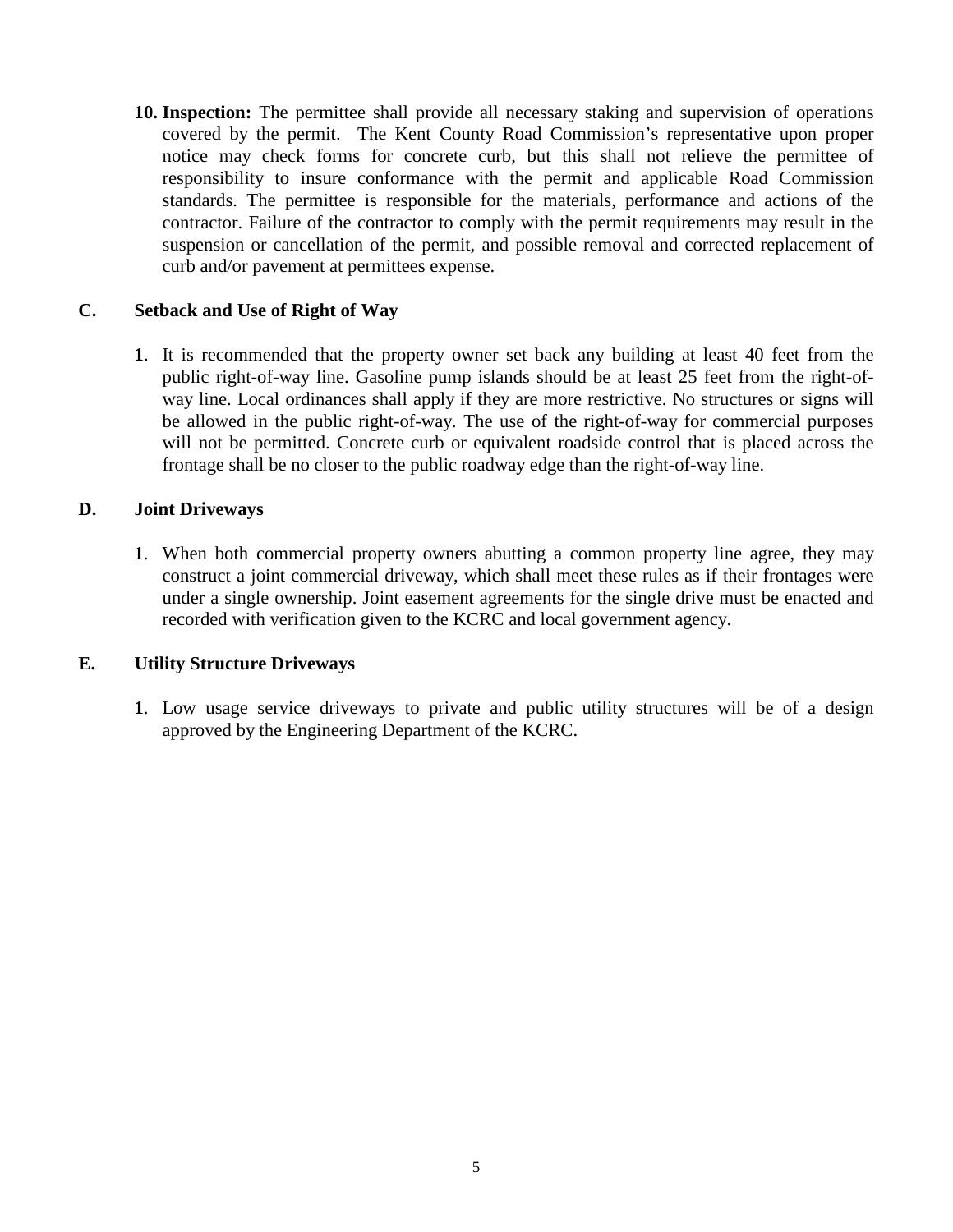#### **PRIVATE STREET ENTRANCES**

#### **A. Definition**

For purposes of these rules, a private street entrance is any driveway with roadway serving two or more residential parcels or industrial/commercial parcels.

#### **B. Geometric and Construction Standards (See details on page 8)**

- **1. Width:** The minimum width allowed is 25 feet. The maximum width allowed is 30 feet. The Engineering Department of the Kent County Road Commission (KCRC) may determine and approve dimensions other than standard.
- **2. Radii:** The minimum entrance radius allowed is 20 feet. The minimum exit radius allowed is 20 feet. These dimensions are for uncurbed entrances. The Engineering Department of the KCRC may determine dimensions other than standard.
- **3. Location:** Private street approaches shall be located so that no undue interference with free movement of highway traffic will result and to provide the best vision and grade conditions. No portion of a private street entrance shall be located closer than 50 feet from the edge of driveway to the nearest public right-of-way line or vision corner of an intersecting public road. All measurements are along the right of way line. Unless written permission is obtained from adjacent property owners, no portion of a curbed radius shall extend beyond the adjacent property lines extended to the edge of the road.
- **4. Tapers, Right Turn Lanes, and Left Turn Lanes:** Entrance and exit tapers are required per the KCRC. Geometric Private Street Entrance Design (see details on pages 8 - 10). High traffic generator developments that may have great impact on the service ability of the public highway may require right turn lanes and/or left turn lanes in the public highway to facilitate the anticipated traffic flow.
- **5. Profile:** Unless otherwise determined by the KCRC, all private street approaches shall be built to a sidewalk elevation at the right of way line in accordance with the Kent County Road Commission's Table for Determining Sidewalk Grades. It is recommended beyond the right of way line the grade should not exceed 8 percent, or meet local government agency requirements.
- **6. Drainage:** Site drainage plans must be submitted. The private street entrance shall be constructed so that the drainage of or along the public roadway is not adversely affected, including the sub-grade. Drainage from the property shall not be greater than what historically drained from the land/lot area. Any drainage going into the highway right of way must be approved by the Engineering Department of the KCRC. All drainage structures within the highway right of way, such as culvert pipe and catch basins, shall be in accordance with the Kent County Road Commission's current standards. All culvert pipes shall be no smaller than the nearest upstream culvert, nor less than 12 inches (inside diameter).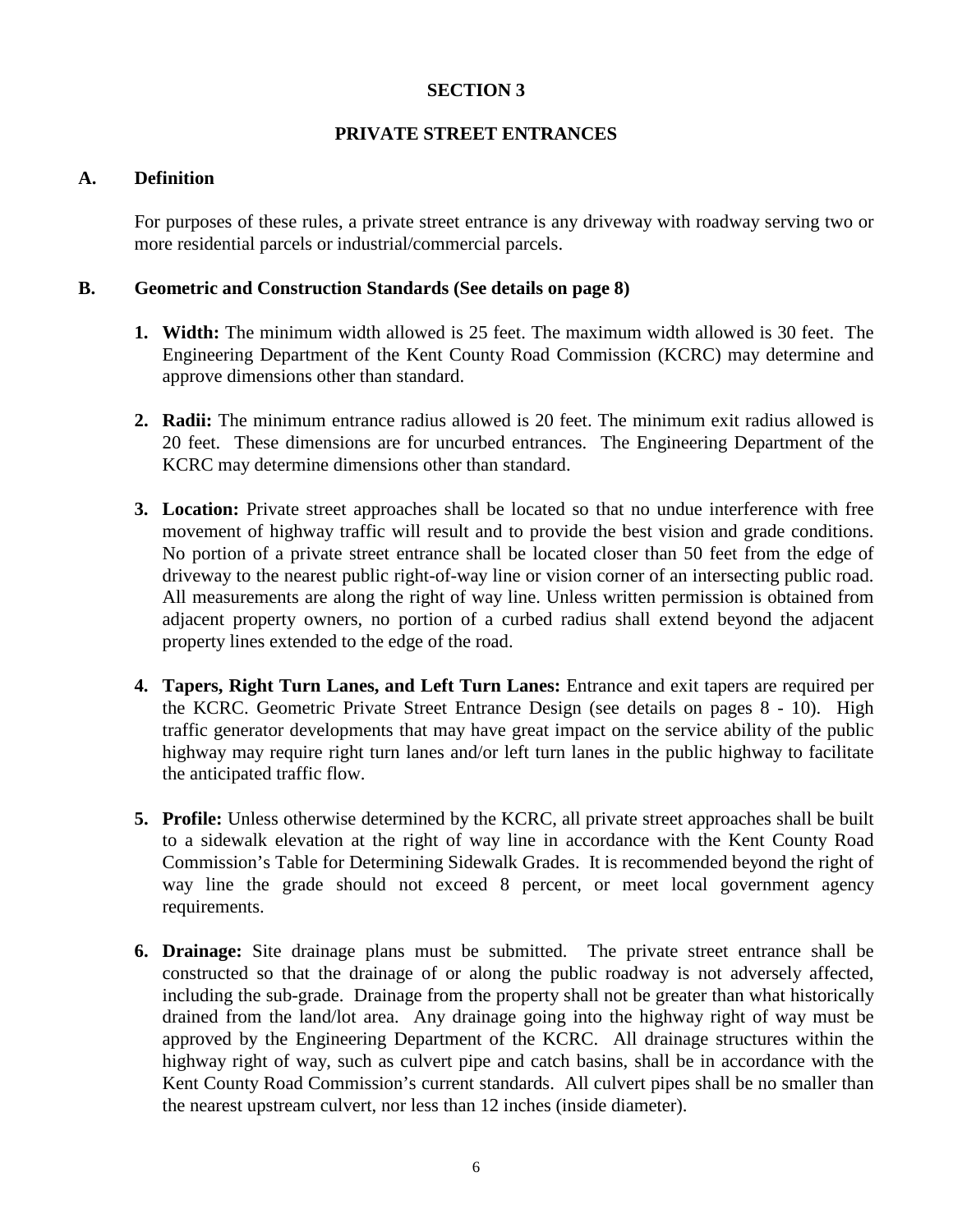- **7. Surface and Concrete Curb:** All private street entrances shall be paved within the highway right of way with 1.5 inches of bituminous mix 5E1 over 2.0 inches bituminous mix 3C (or a thickness as determined by the KCRC) over 8 inches of compacted aggregate (21-AA) over 12 inches sand sub-base (Class II) on local roads, or 18 inches of sand sub-base (Class II) on primary roads. If a concrete approach is approved, a minimum of 6 inches concrete (MDOT S-2 spec) with aforementioned sand sub-bases is required. Pavement is not required where a private street entrance is off an existing public gravel road. Where concrete curb is required, see Concrete Curb section under Commercial Driveways.
- **8. Inspection:** The permittee shall provide all necessary staking and supervision of operations covered by the permit. The Kent County Road Commission's representative upon proper notice may check curb forms for concrete curb, but this shall not relieve the permittee of responsibility to insure conformance with the permit and applicable Road Commission standards. The permittee is responsible for the materials, performance, and actions of the contractor. Failure of the contractor to comply with the permit requirements may result in the suspension or cancellation of the permit.

#### **C. Traffic and Safety**

- **1.** All private street entrances shall be located where there is sufficient unrestricted sight distance to insure safety for the motoring public. The KCRC representative will assist the applicant or developer in making this determination, where the situation is in question.
- **2.** The Engineering Department of the KCRC will approve all private street names. All property owners serviced by the private street must agree upon the street name. Street names chosen cannot be one currently used in Kent County (including Cities and Villages) or be similar sounding to any current public or private streets in Kent County. Addresses for any named private streets in the townships will be issued by the Permit Department of the KCRC, and will be of proper address sequence for the area and direction of the private street.
- **3.** After all the entrance construction work has been completed to the satisfaction of the KCRC, the applicant may request that a private street name sign be installed where the private street intersects the public road. Cost of the sign and installation shall be paid in advance by the applicant. Signs made by the KCRC are limited to a total of seventeen (17) letters and spaces combined.
- **4.** Parcels on the private street will be addressed from the private street, if such is named. If the private street is not named, addresses for parcels will be from the public road and be issued by the Permit Office of the KCRC.
- **5.** Access of residential drive approaches on corner lots within a private development shall be off the private street, not the public street.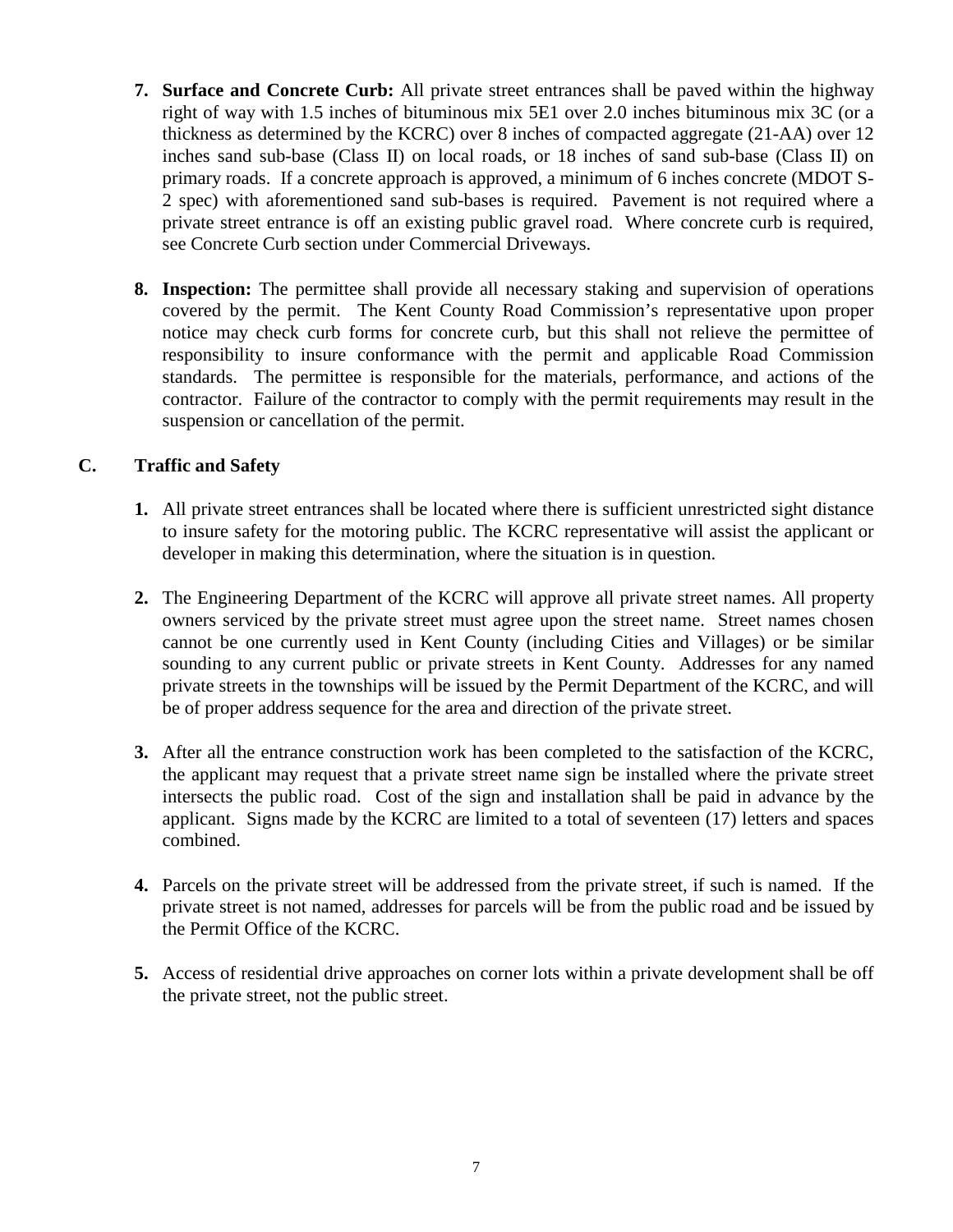### **KENT COUNTY ROAD** COMMISSION

#### STANDARD COMMERCIAL DRIVEWAY

## DETAIL "A"

PRIVATE STREET ENTRANCE (EXAMPLE) RURAL COUNTY ROAD WITH A.D.T. UNDER 1,000

> FOR CULVERTS WHERE APPLICABLE, CORRUGATED METAL PIPE (MIN. 12" I.D.) OR SMOOTH LINED CORRUGATED PLASTIC PIPE (TYPE S - MIN. 12" I.D.) MAY BE USED. MUST MEET KCRC REQUIREMENTS.

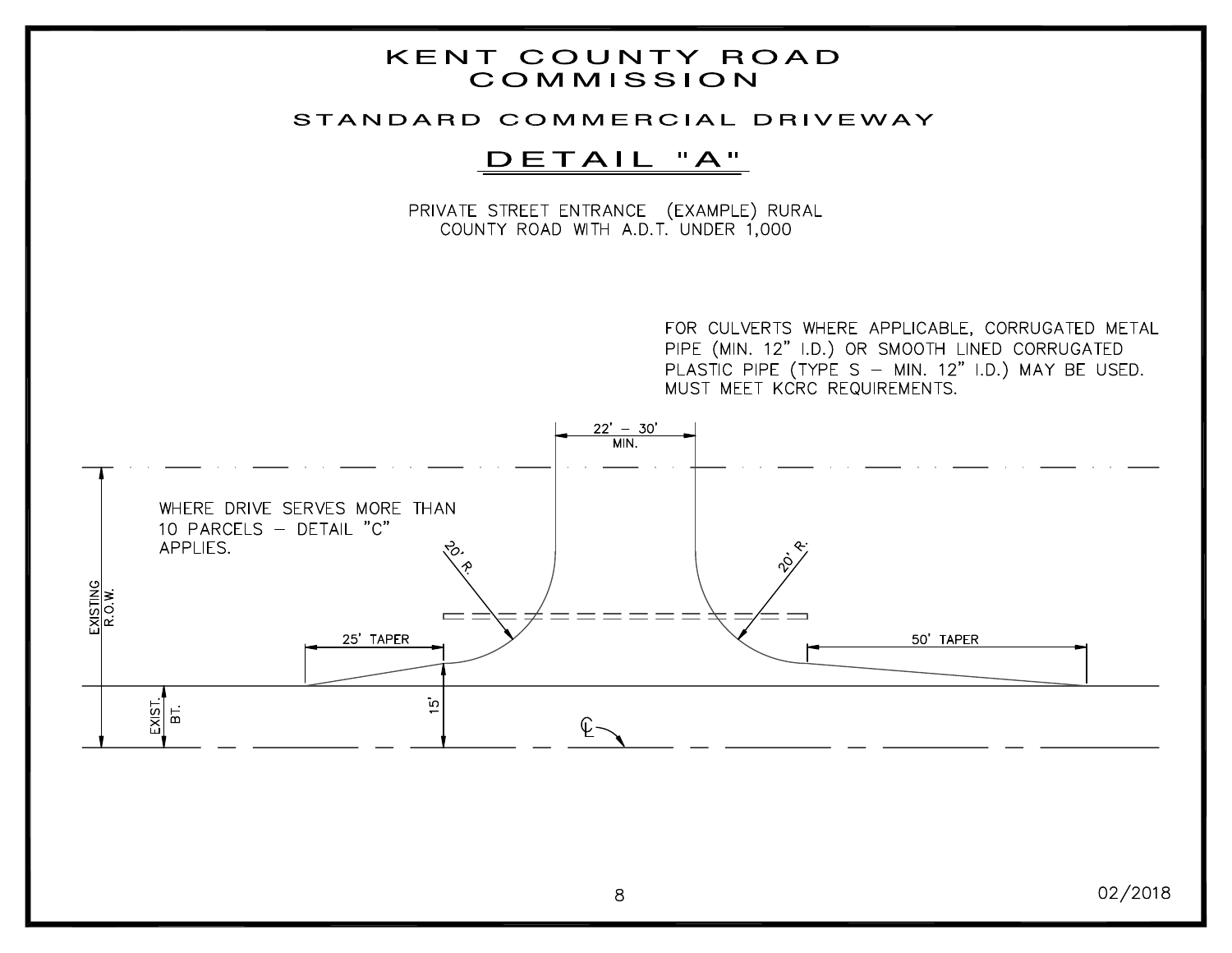### **KENT COUNTY ROAD** COMMISSION

#### STANDARD COMMERCIAL DRIVEWAY

## DETAIL "B"

PRIVATE STREET ENTRANCE (EXAMPLE) RURAL COUNTY ROAD WITH A.D.T. BETWEEN  $1,000 - 2,000$ 

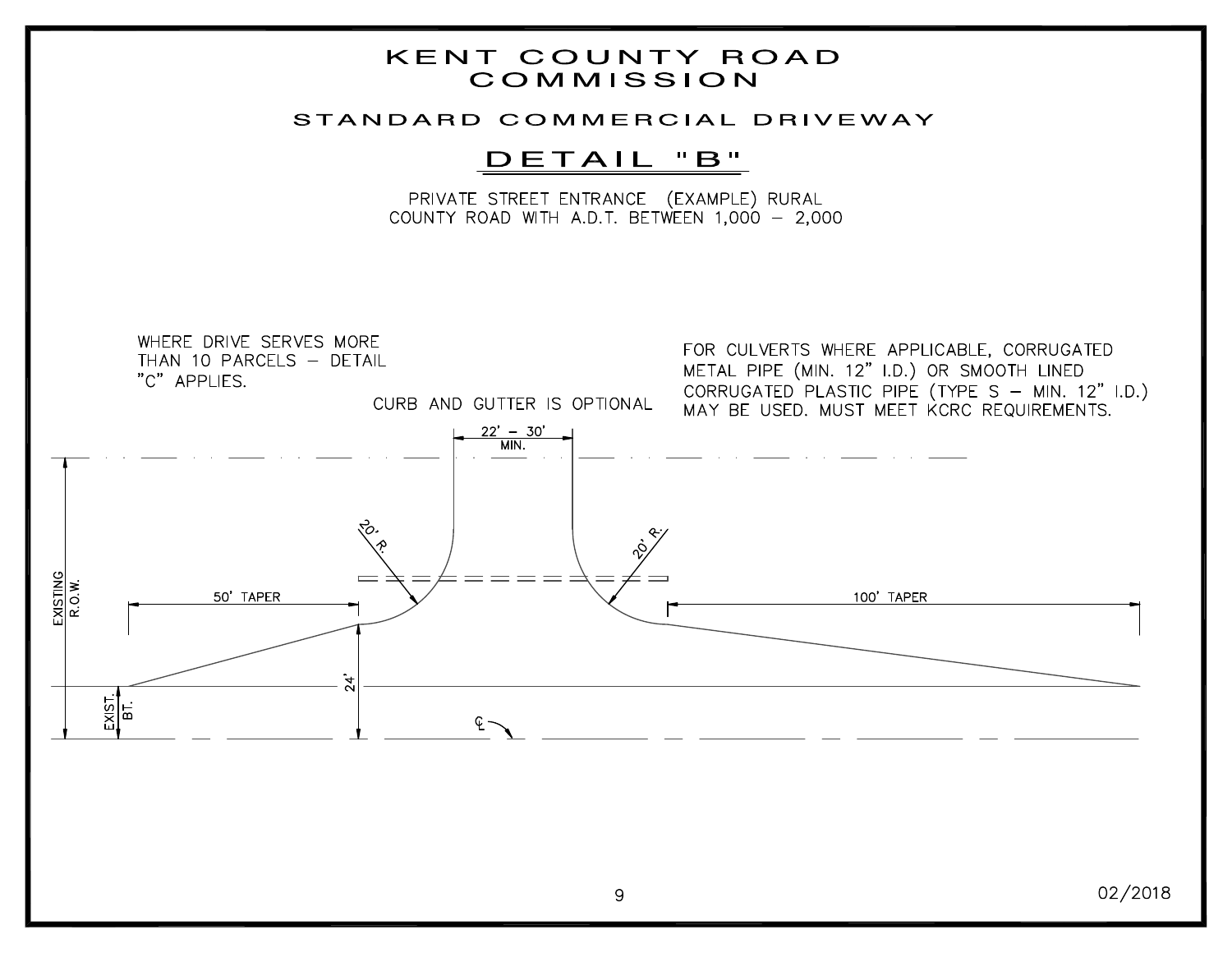## **KENT COUNTY ROAD** COMMISSION

#### STANDARD COMMERCIAL DRIVEWAY

## DETAIL "C"

PRIVATE STREET ENTRANCE (EXAMPLE) RURAL COUNTY ROAD WITH A.D.T. OVER 2,000 AND COMMERCIAL DRIVEWAY APPROACH

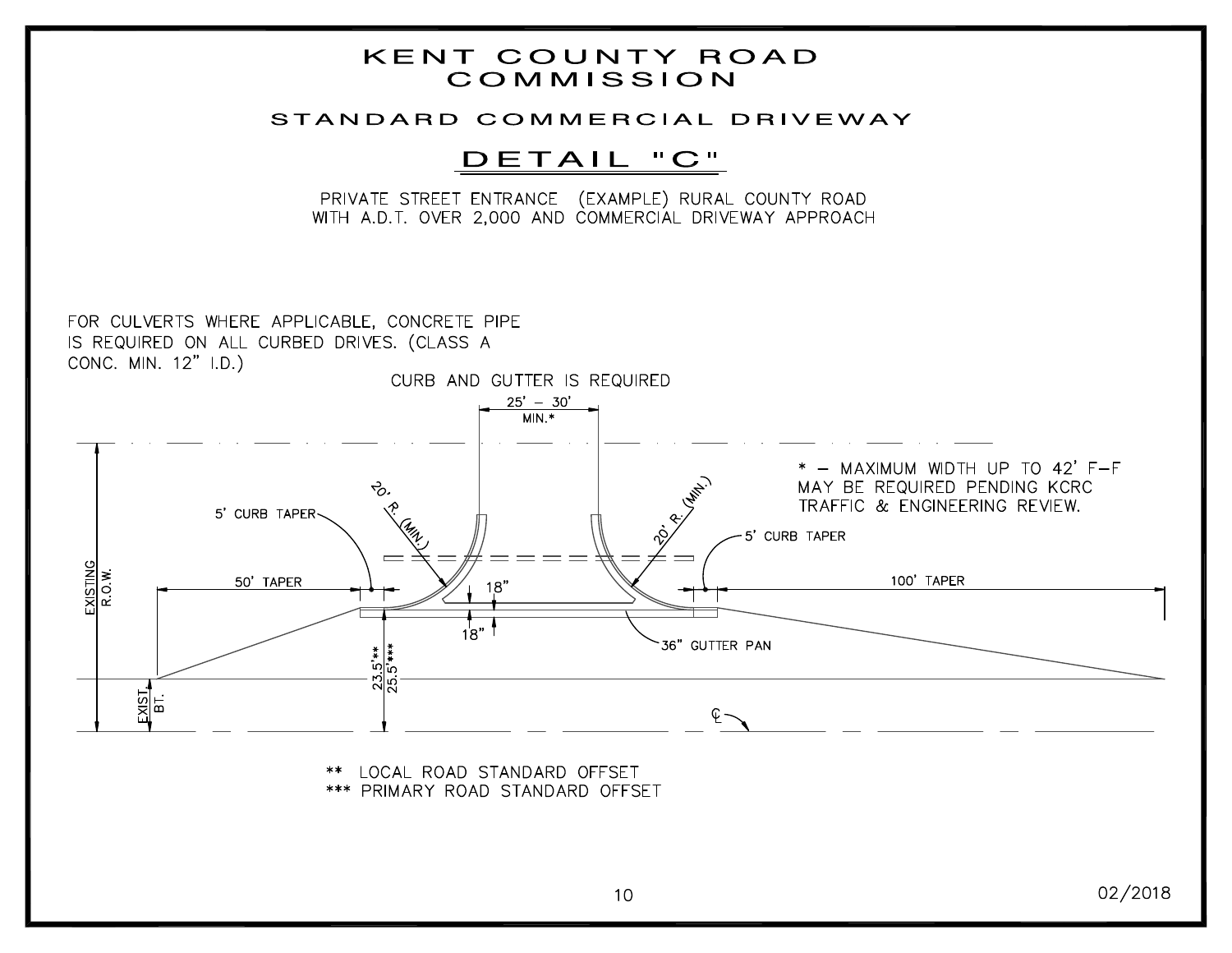#### **RESIDENTIAL DRIVEWAYS**

#### **A. Definition**

For purposes of these rules, a residential driveway is any driveway serving a single residential or two family dwelling (duplex).

#### **B. Geometric and Construction Standards**

- **1. Width:** All residential driveways shall have a minimum width of 10 feet and a maximum width of 24 feet (32 feet may be allowed for a 3 stall garage), measured at right angles to the centerline of the driveway at the public right-of-way line.
- **2. Flares:** To facilitate vehicle movements, each side of the driveway approach shall be offset with 4 foot flares, measured at the pavement edge not to exceed 32 feet unless otherwise approved by the Kent County Road Commission (KCRC).
- **3. Location:** Driveways shall be located so that no undue interference with the free movement of public highway traffic will result, and to provide the best vision and grade conditions. A 10 foot separation from the edge of driveway to property lines and public utilities (i.e. power/phone poles, fire hydrants, cable/phone boxes, etc.) is preferred unless sight distance warrants less. No portion of a residential driveway shall be located closer than 50 feet from the edge of the driveway to the nearest public right-of-way line or vision corner of an intersecting public road. No portion of two residential driveways serving the same property shall be located closer than 40 feet to each other measured edge to edge. All measurements are along the public right-of-way line. Unless written permission is obtained from adjacent property owners, no portion of a residential driveway shall extend beyond the adjacent property lines extended to the edge of the road.
- **4. Number of Driveways:** One residential driveway will be permitted for each platted lot or for the first 100 feet or less of residential property in unplatted areas. Circle drives may be permitted if the frontage exceeds 100 feet.
- **5. Profile:** Unless otherwise determined by the KCRC, all residential driveways shall be built to a sidewalk elevation at the right-of-way line in accordance with the Kent County Road Commission's Table for Determining Sidewalk Grades. It is recommended beyond the rightof-way line the grade should not exceed 8 percent, or meet local government agency requirements.
- **6. Drainage:** If deemed necessary by the KCRC, site drainage plans must be provided. The residential driveway shall be so constructed that the drainage to or along the public roadway is not at a greater rate than what historically drained from the lot/land area. In special drainage instances, other alternative drainage systems will be reviewed by the KCRC. When required, culverts of a size determined by the KCRC will be placed in accordance with the Kent County Road Commission's Driveway Culvert Policy. Any future culvert replacement and driveway surface replacement (bituminous/concrete) is done at cost of property/home owner.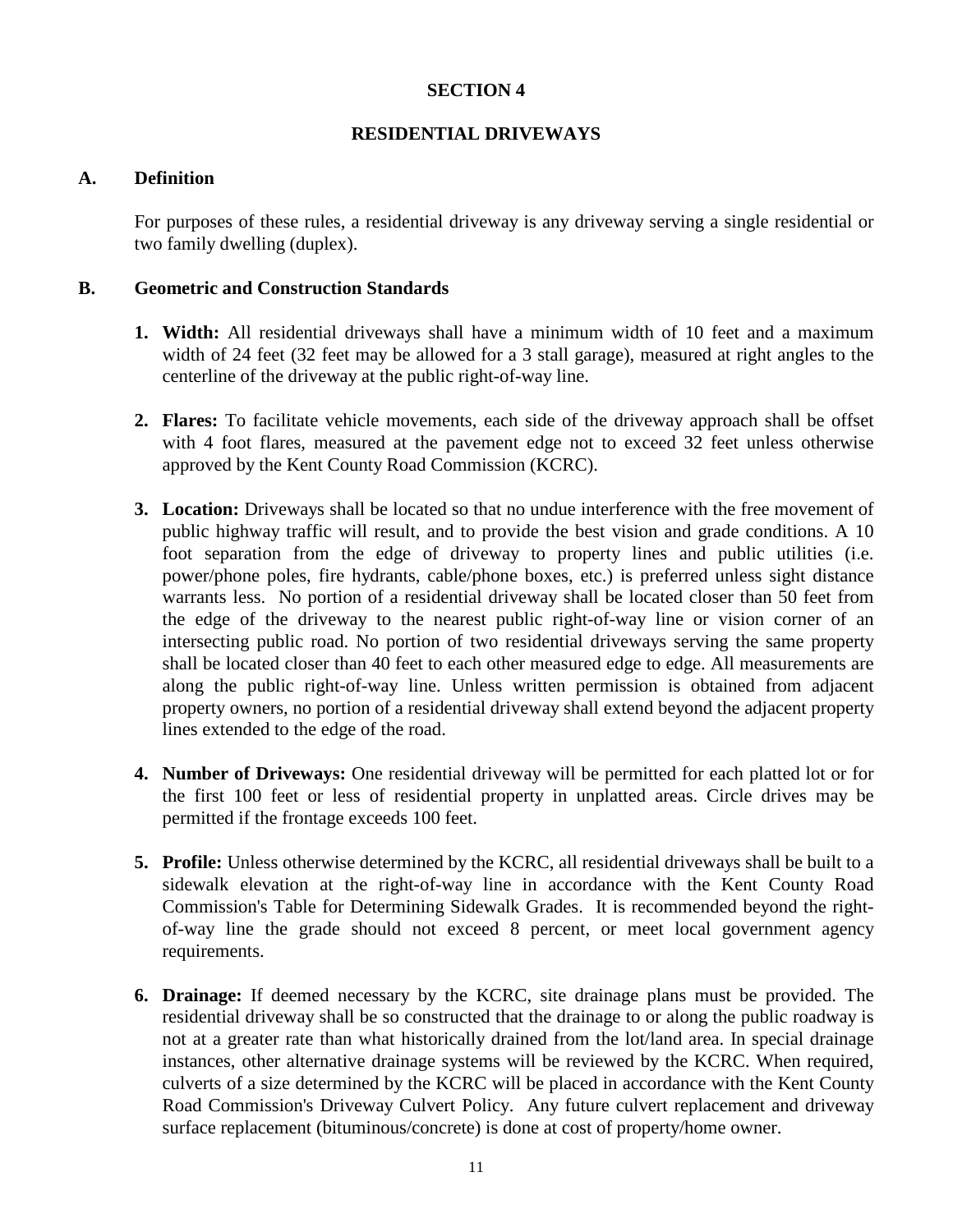- **7. Surface:** On a gravel public roadway, all residential driveways shall be surfaced within the public right-of-way with a minimum of 8" gravel. On a paved public roadway drive approaches may be surfaced with either bituminous or concrete. Bituminous must be a minimum of 3.5" bituminous mixture over a minimum of 6" compacted aggregate (21-AA) over 12" Class II sand subbase on local roads, or 18 inches of Class II sand subbase on primary roads. A concrete approach must be a minimum of 6" concrete (MDOT S-2 spec.) over 12" of Class II sand subbase (local roads) or over 18" of Class II sand subbase (primary roads). Concrete approaches in plats or on public roads with a 2 foot bituminous valley gutter along the driveway location frontage may meet up to the back of the bituminous valley gutter. Concrete approaches in non-valley gutter areas must have at least a 4 foot wide hot mix asphalt shoulder beyond the existing edge of pavement before a concrete approach can begin (see example below).
- **8. Construction Staking:** Stakes for location and elevation necessary for construction may be placed by the KCRC upon request, after issuance of the residential driveway permit.

#### **C. Joint Driveways**

**1**. A joint residential drive for a duplex must have a written/recorded easement agreement verified to the KCRC and local government agency.



STANDARD RESIDENTIAL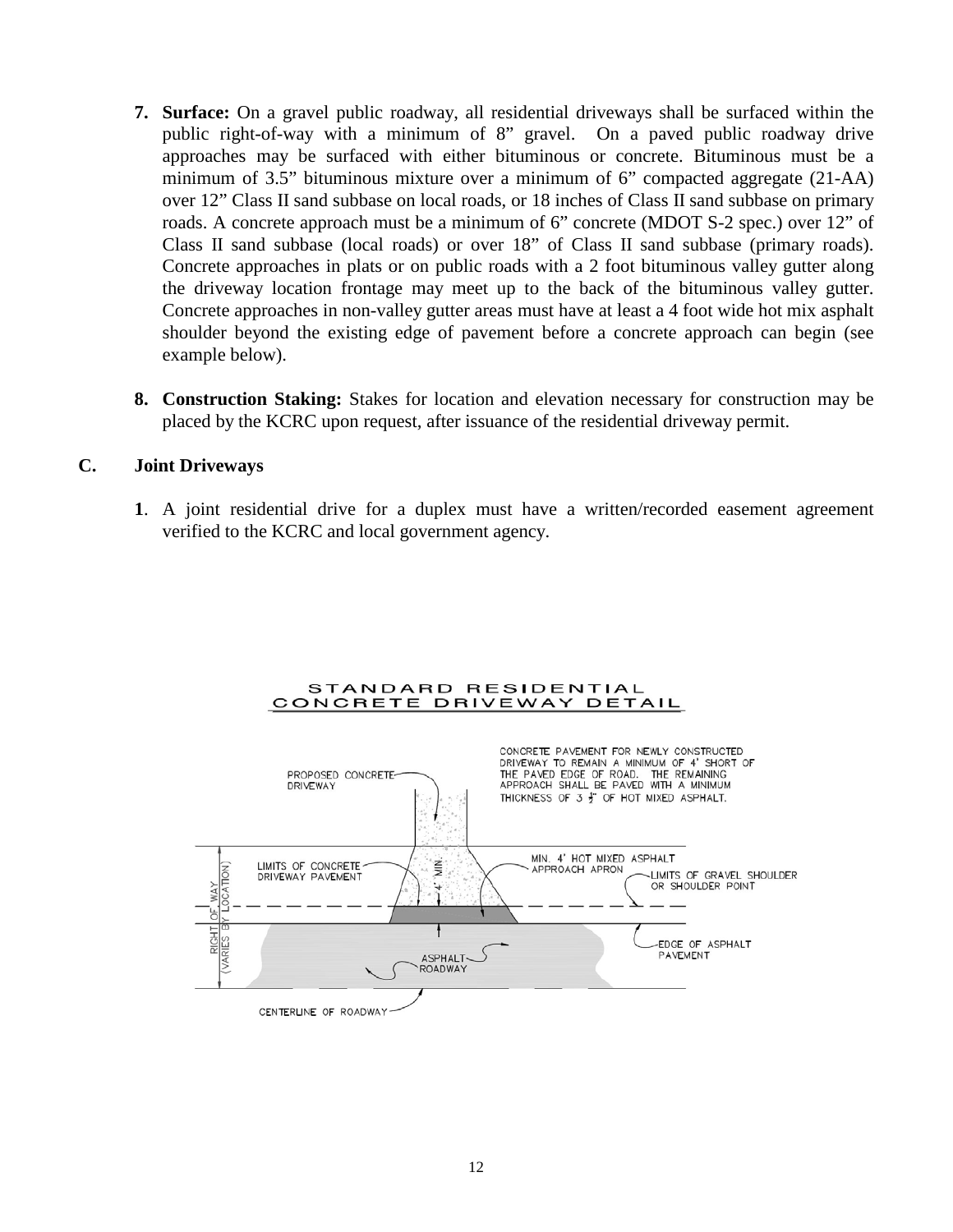#### **FIELD ENTRANCE DRIVEWAYS**

#### **A. Definition**

For purposes of these rules, any driveway serving cultivated fields (agricultural), timberland, or undeveloped land not used for industrial, commercial, or residential purposes shall be considered field entrance driveways.

#### **B. Standards**

**1.** The requirements for field entrance driveways shall be the same as residential driveways, except the surface shall be a minimum of 8" of gravel, sodded, or better type of material. Also, for agricultural purposes, the width of a field entrance may be enlarged to a 32 foot maximum to accommodate large farm machinery. Smallest culvert size allowed is a 12" dia. culvert, 32 foot long. Maximum length allowed is 48 feet for a 3 foot ditch depth, or 54 feet for a 4 foot ditch depth.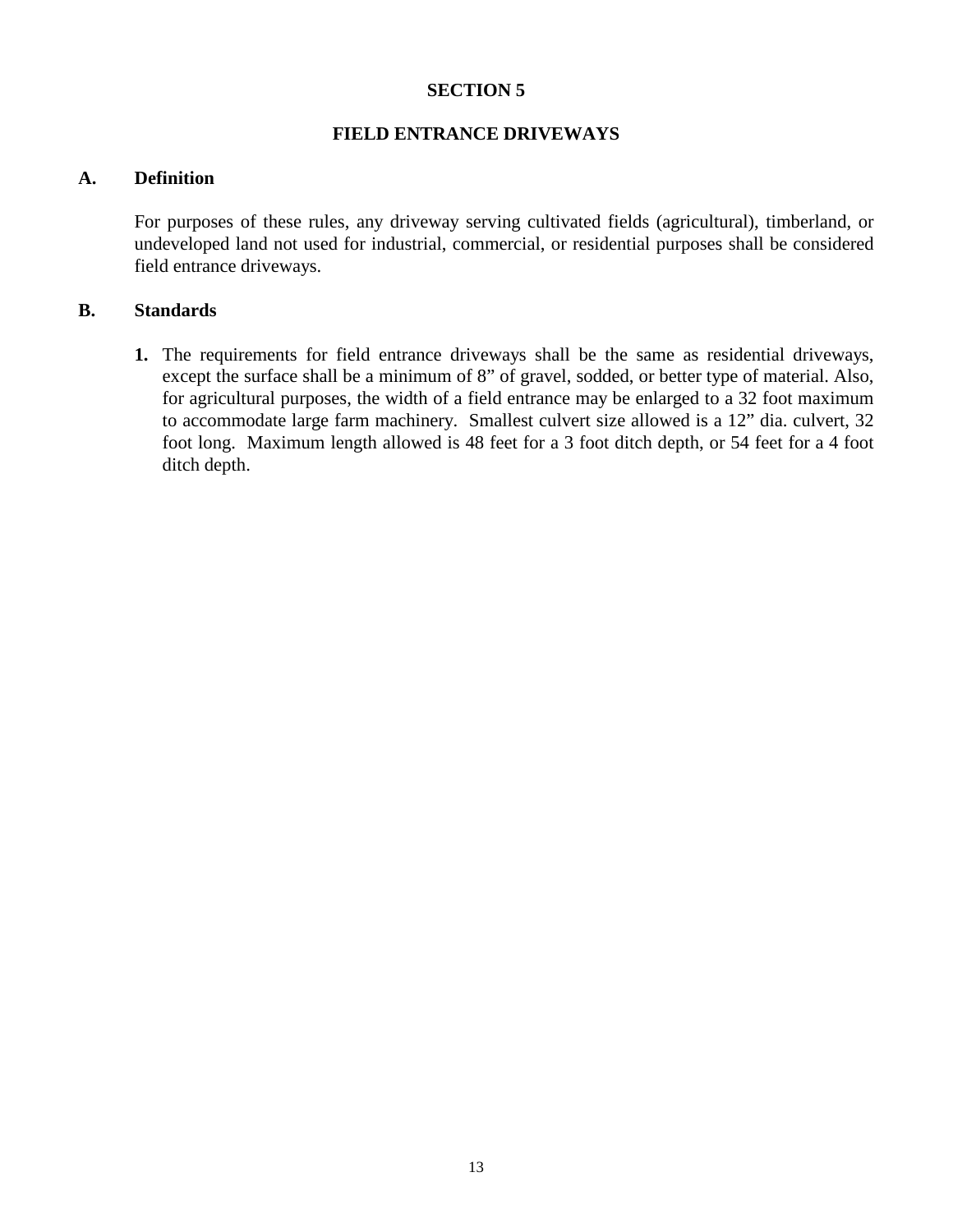#### **BANNERS**

#### **A. Definition**

For purposes of these rules, a banner is an arrangement of lettering, words, symbols or a decorative device, including a Christmas decoration, suspended over any portion of a public highway or within the highway right of way.

#### **B. Permittees**

A permit for the installation of banners to be placed within a public highway right of way may be issued by the Kent County Road Commission (KCRC) only to the governing agency of a city, village or township.

#### **C. Design and Placement**

- **1.** The design, method of installation and location of banners shall not endanger persons using the public highway, public highway right of way, or unduly interfere with the free movement of traffic.
- **2.** An overhead banner shall have a minimum bottom height of 18 feet above any pavement or ground, shall not be placed closer than 10 feet to any side of traffic signals or regulatory signs, and shall not be placed so as to obstruct a clear view of traffic signals or other traffic control devices. Banners shall not be mounted from or attached to any public agency regulatory traffic signs or signals.

#### **D. Content of Banners**

- **1.** A banner shall not display any legend or symbol which may be construed to advertise, promote the sale of or publicize any merchandise or commodity, or to be political in nature.
- **2.** A banner shall not display any legend or symbol which is or purports to be an imitation of or resembles, or which may be mistaken for, a traffic control device, or which attempts to direct the movement of traffic.
- **3.** Decorations shall not include flashing lights that may be distracting to motorists.

#### **E. Duties of Local Governments**

**1.** A city, village, or township receiving a permit shall faithfully fulfill permit requirements and shall indemnify and save harmless the KCRC from claims of every kind arising out of the use of an issued permit.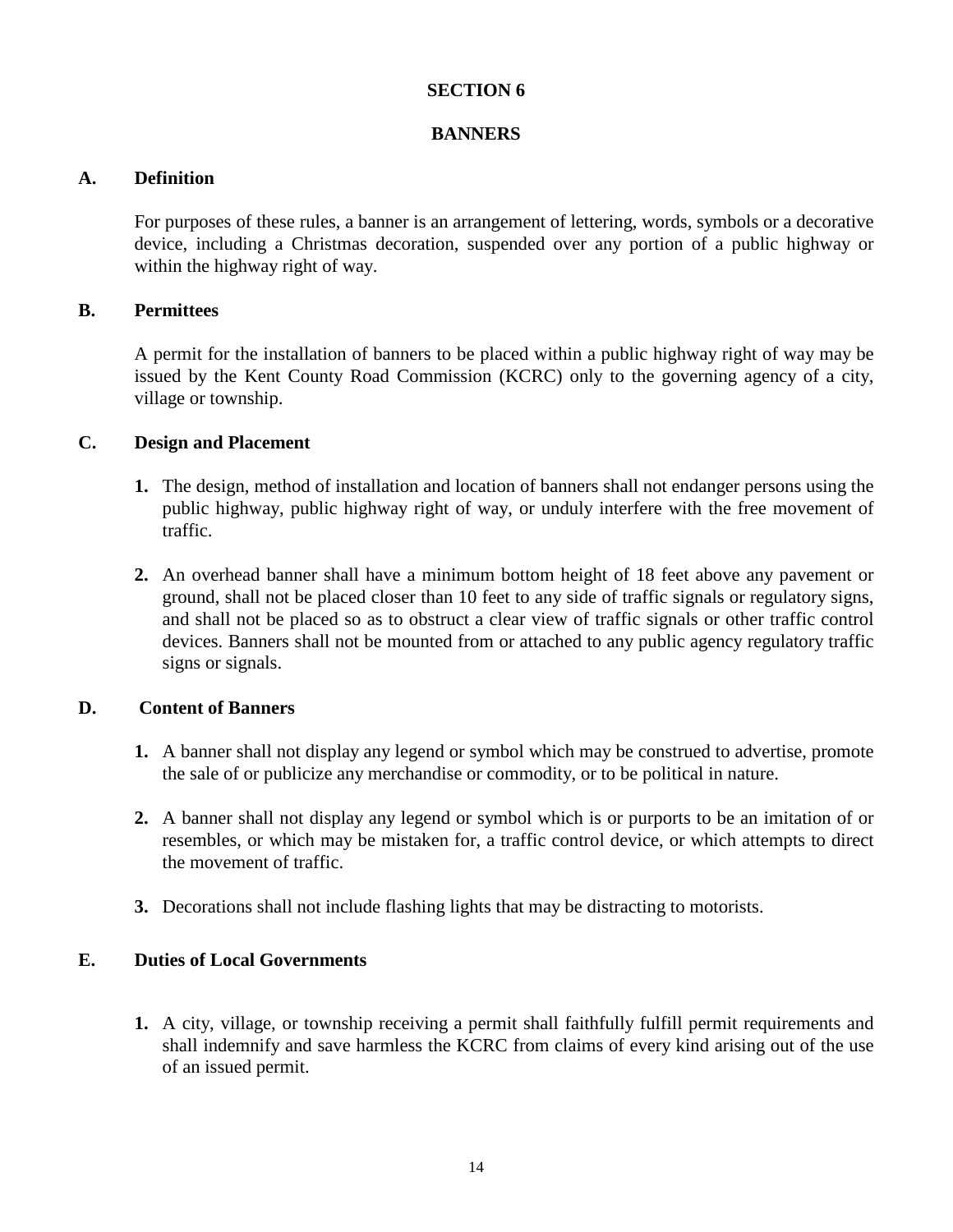### **F. Application**

- **1.** To obtain a permit for the installation of a banner, the appropriate form available at the Permit Office of the KCRC must be filled out and signed by the local governing agency involved (city, village, township).
- **2.** An application shall include the following information:
	- a. Activity in connection with which the banners are to be placed.
	- b. Location of the proposed installation including distance to overhead traffic control devices.
	- c. Description of the banners, including language content, any legend or symbol thereon.
	- d. Height of an overhead banner at its lowest point above the pavement or ground.
	- e. Date on which the banner will be installed and removed. This period shall not exceed a time period specified by the KCRC. An acceptable period of time for banners, other than Christmas decorations, to be in place is three (3) weeks, and an acceptable duration for Christmas decorations to be in place is six (6) weeks.
	- f. Such other information as the KCRC may require.

#### **G. Resolutions**

**1.** An application shall be accompanied by a copy of a resolution from the local governing agency designating an authorized official of the city, village, or township who has authority to make applications.

#### **H. Cancellation**

**1.** A permit for the installation of a banner may be canceled by the KCRC if the installation is determined by the KCRC to be dangerous to motorists or unduly interferes with the free movement of traffic.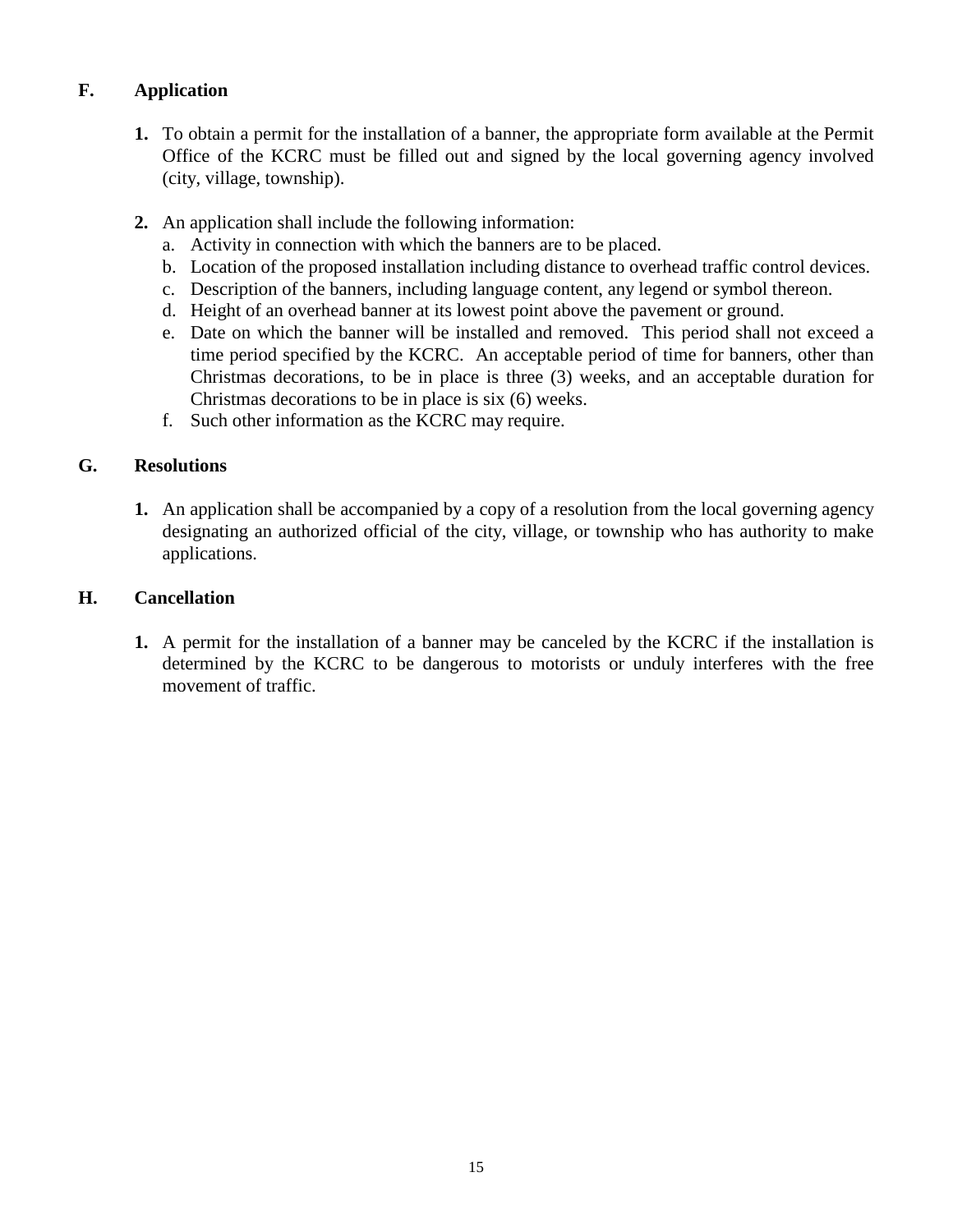#### **PARADES – CELEBRATIONS – FESTIVALS**

#### **A. Permittees**

A permit granting permission for the temporary full closure, partial road closure, lane closure, or a change in traffic control of a public highway for a reasonable length of time for a parade, celebration, festival, block party, road run, bike races/ride, or other event may be issued by the Kent County Road Commission (KCRC) only to the governing agency of a city, village, or township.

#### **B. Application**

- **1.** To obtain a permit to close or partially close, or change traffic control of a public highway for a parade, celebration, festival, or other event, the appropriate form available at the Permit Office of the KCRC must be filled out and signed by the local governing agency involved (city, village, township).
- **2.** An application shall state the nature of the activity for which the permit is requested, the dates and times it is proposed to close and reopen the public highway to full traffic, the events lead/head contact person's name, address, and phone number, and such other information as the KCRC may require. The application must be accompanied by a copy of a resolution or board action of the city, village, or township approving the event or approval by an authorized official designated by resolution of the governing body of a city, village, or township.
- **3.** The application should be submitted at least 30 days prior to the event.

#### **C. Permit Conditions**

- **1.** The closure or partial closure and the use of a detour route shall not unduly interfere with the safe and free movement of traffic.
- **2.** The KCRC may require an alternate location for the parade, celebration, festival, or other event which is more acceptable for traffic safety, and causes less interruption of traffic.
- **3**. A closure or partial closure normally shall be allowed during daylight hours only. If a temporary night time closure is permitted, points of potential hazard, barricades and traffic signs shall be lighted at the permittee's expense. The lighting shall be in accordance with requirements and specifications of the KCRC.
- **4.** The KCRC shall determine the acceptable detour routes. All traffic control devices installed in conjunction with the closure or partial closure and the detour route shall conform to the provisions of the current Manual of Uniform Traffic Control Devices.
- **5.** Required traffic control devices shall be furnished, installed, and maintained by the local governing body the permit is issued to, and will not be provided by the KCRC.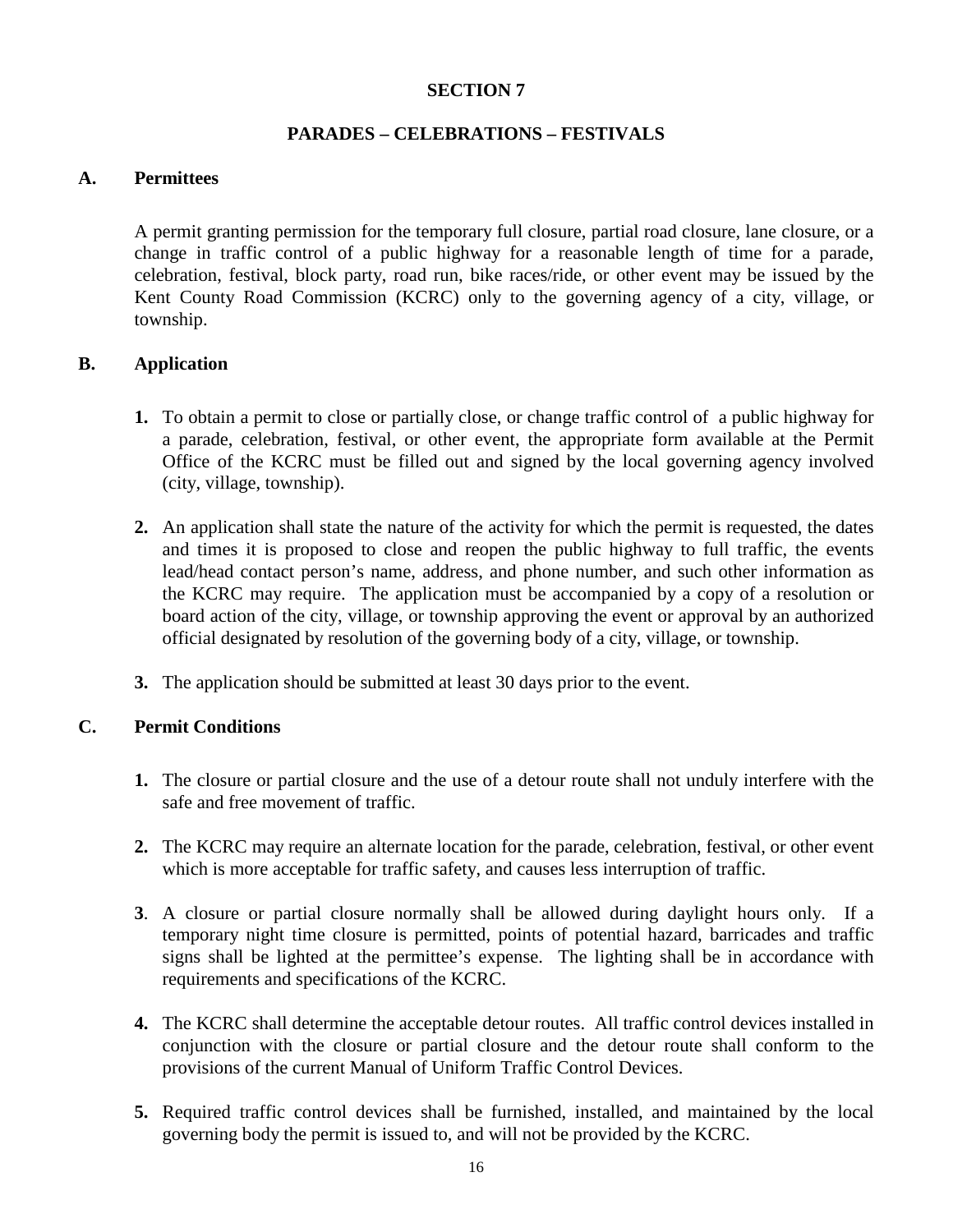- **6.** The local governing agency shall provide necessary police supervision, and assume liability for damage claims, which may arise as a result of the closure or partial closure.
- **7.** The closure or partial closure shall not be for the purpose of allowing private commercial activities, such as advertising or sale of goods, wares or produce.
- **8.** A Certificate of Insurance naming the KCRC as additional insured may be required.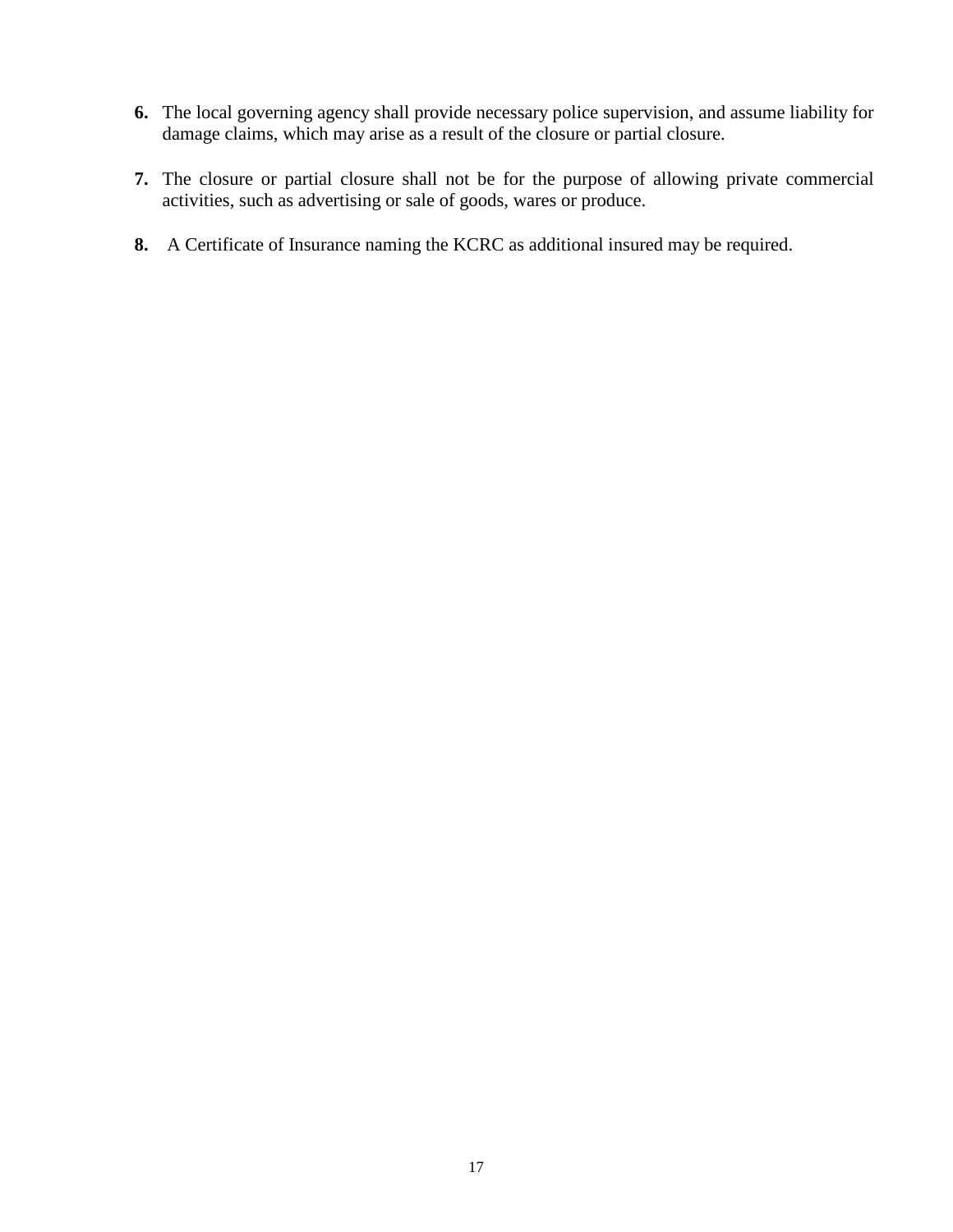#### **CONDITIONS OF ISSUANCE OF DRIVEWAY PERMITS**

#### **A. Conditions**

All driveway permits issued in accordance with these rules shall be subject to the following conditions:

- **1.** The property owner or lessee shall maintain all driveways set forth in the permit.
- **2.** The Kent County Road Commission (KCRC) shall be notified at least 48 hours (excluding weekends and holidays) prior to commencement of any operation covered by the permit.
- **3.** The owner, or his authorized agent, shall provide and maintain all necessary precautions to prevent injury or damage to persons and property from operations covered by the permit and shall use warning devices in accordance with the Michigan Manual of Uniform Traffic Control Devices.
- **4.** All unsuitable or surplus materials shall be removed and disposed of outside of the highway right-of-way unless otherwise authorized. Excavated material and materials or equipment necessary for construction of the driveway shall be so located that the safety of traffic will not be interfered with.
- **5.** Certificate of insurance to insure that claims for damage or personal injury can be met shall be provided in the amount currently specified by the KCRC. Surety Bond to protect the KCRC against the cost of completing construction or correcting deficiencies shall be provided on forms obtainable from the KCRC.
- **6.** Driveway construction must be completed within one year from date of permit issuance. Failure to comply can result in the KCRC completing the necessary construction by exercising the Surety or at owner's expense.
- **7.** KCRC reserves the right to terminate or revoke any permit if any terms, construction, or safety requirements as deemed necessary by the Road Commission or as shown on the approved permit plan are not met or resolved in a timely manner.
- **8.** When additional grading or cutting is required in the highway right of way, work must be preapproved by the KCRC.